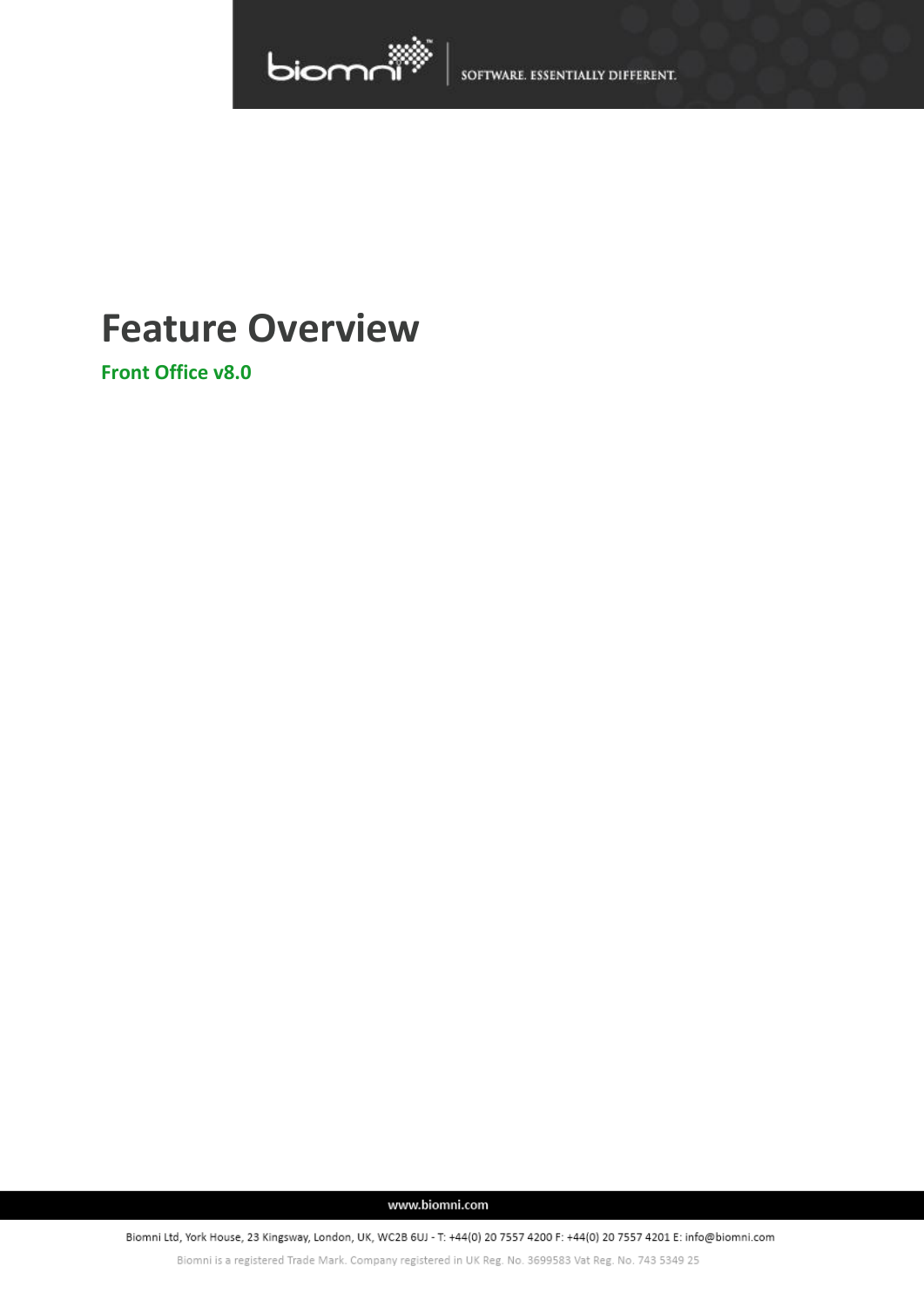

## **Contents**

| 1.0    |    |
|--------|----|
| 2.0    |    |
| 2.1    |    |
| 2.2    |    |
| 2.2.1  |    |
| 2.2.2  |    |
| 2.2.3  |    |
| 2.2.4  |    |
| 2.2.5  |    |
| 2.3    |    |
| 2.3.1  |    |
| 2.3.2  |    |
| 2.3.3  |    |
| 2.3.4  |    |
| 2.3.5  |    |
| 2.3.6  |    |
| 2.3.7  |    |
| 2.4    |    |
| 2.4.1  |    |
| 2.4.2  |    |
| 2.5    |    |
| 2.5.1  |    |
| 2.5.2  |    |
| 2.6    |    |
| 2.7    | 12 |
| 2.8    |    |
| 2.9    |    |
| 2.10   |    |
| 2.11   |    |
| 2.11.1 |    |
| 2.11.2 |    |
| 2.11.3 |    |
| 2.12   |    |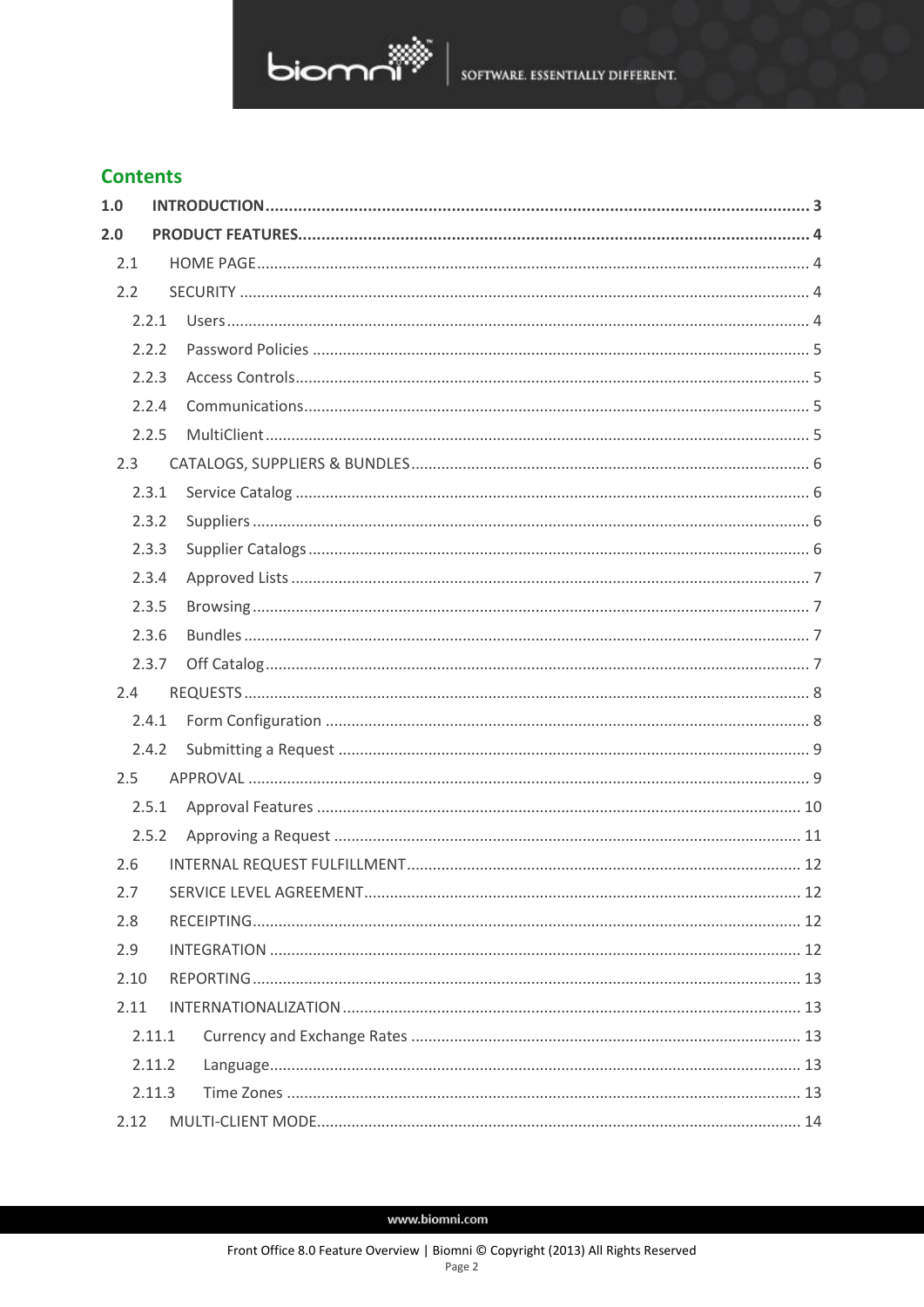

# <span id="page-2-0"></span>**1.0 INTRODUCTION**

Front Office is a functionally rich, flexible product. A wide variety of features are available which may be controlled, enabled and combined to give a variety of results. This document summarizes the key features within Front Office and presents them within functional area. Features are controlled by license so please visit [www.biomni.com/product/overview/](http://www.biomni.com/product/overview/) for more details or [www.biomni.com/front](http://www.biomni.com/front-office-upgrades)[office-upgrades](http://www.biomni.com/front-office-upgrades) to request an upgrade.

This document is intended for use by the project sponsor to inform on available features. The Front Office Administration Guide contains instructions on configuration of the required features.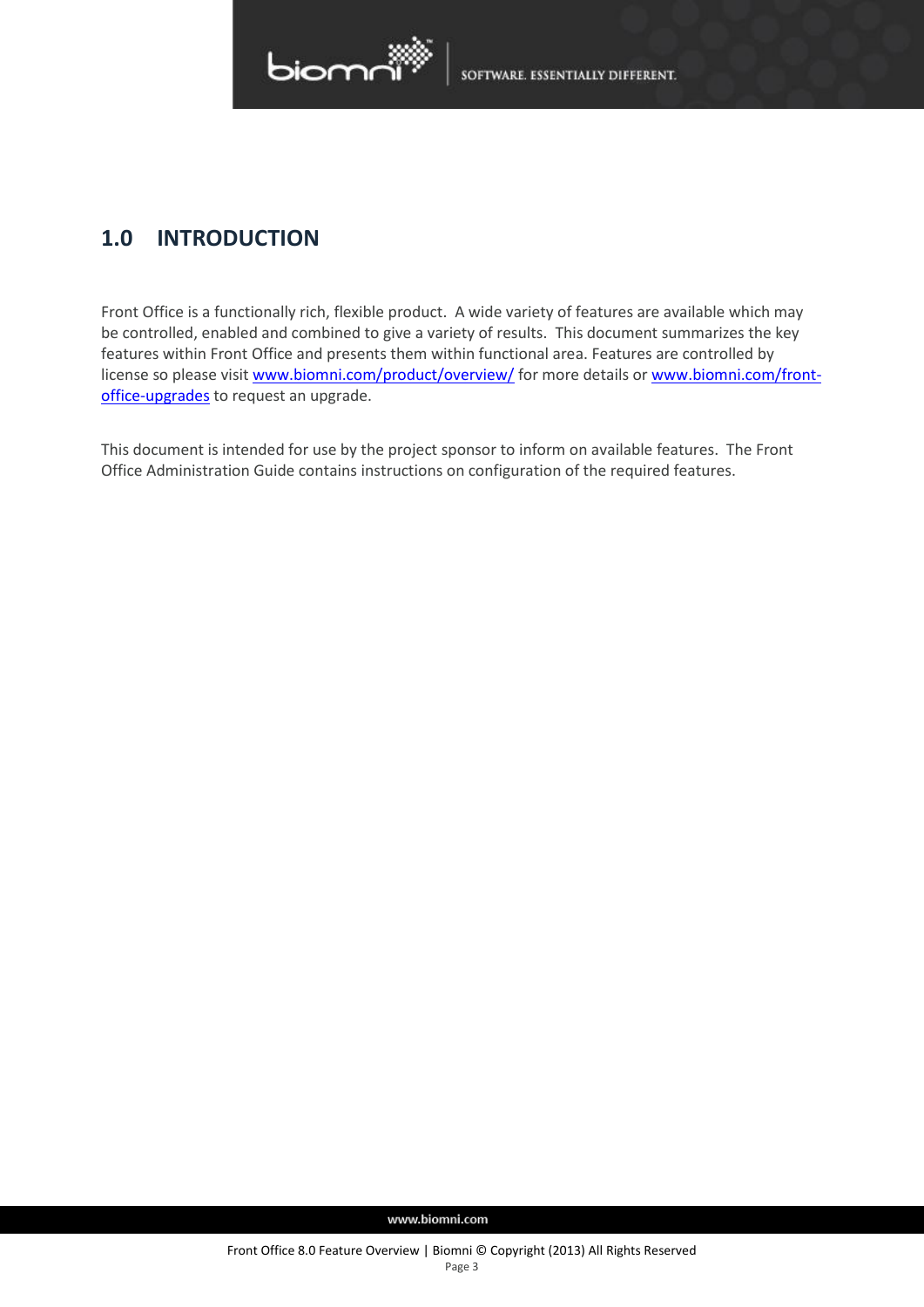

# <span id="page-3-0"></span>**2.0 PRODUCT FEATURES**

Considerable effort has been expended to make Front Office completely and easily configurable through the user interface. Virtually all configuration can be carried out by a non-technical user with no programming knowledge required.

The overall look and feel of Front Office can be changed by amending a number of display elements via the configuration area. Additional changes can be made by editing the style-sheet. Service Catalog, Bundle, Request Field Description, Request Field help text and Request Forms can be configured from within Front Office using a rich text editor.

The site can be used in single client or multi-client mode; the multi-client features controlled via the site license. All features of single client mode are available in multi-client mode, with some [extra client-level features](#page-13-0) to exploit this experience. When operating in multi-client mode, no client can see, or is aware of, any other client.

## <span id="page-3-1"></span>**2.1 HOME PAGE**

Screens are split into two parts: the top section, which remains available throughout the system, and the main content area.

The top section provides a placeholder for the logo, the screens that the user can access (including a personal outstanding approval count), the logged in user (name), the cart summary, My Account link, Help link and Logout.

The main content area displays the Service Catalog, a user-friendly presentation of available items and services, packaged up appropriately by the organization, to aid user self-discovery. This can be in the form of an 'App Store' or as standard available services presentation. The catalog can contain both requestable and non-requestable services, as well as information from an external site, presented in a panel.

A Quick Links pane on the left of the Service Catalog displays 'favorite' services, recent requests, assigned approvals or tasks, as well as any client configured links.

The *About* page is displayed as a link at the base of the page, along with the ability to add up to three additional links, which can be named and links targeted through System Configuration Settings.

## <span id="page-3-2"></span>**2.2 SECURITY**

## <span id="page-3-3"></span>**2.2.1 Users**

All users with access to Front Office are assigned a user ID and password to be entered each time they visit the system. Passwords held by Front Office are salted and hashed (SHA-256), ensuring that passwords cannot be compromised even by database administrators who have direct access to the system's database.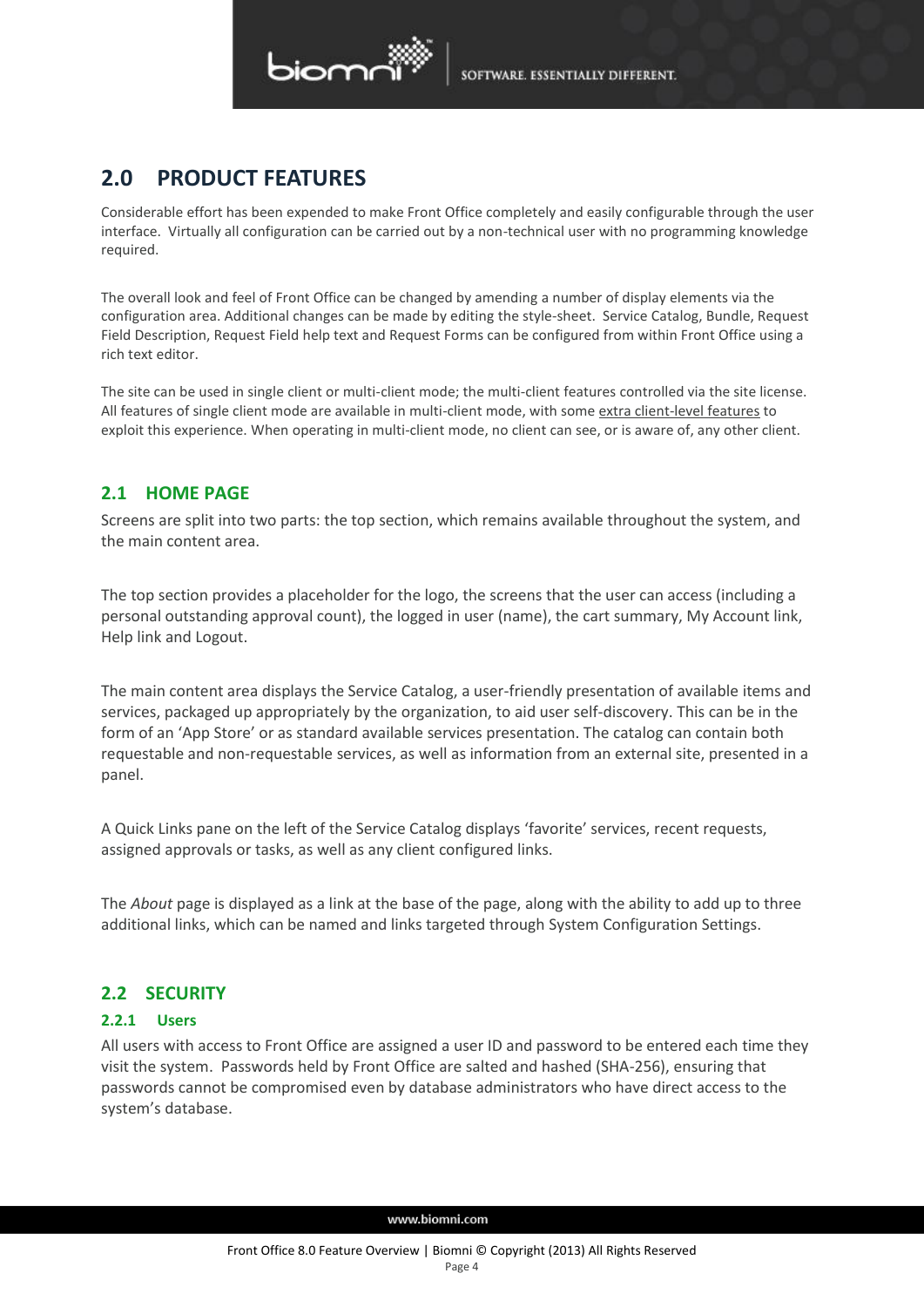

Where Windows and Microsoft Internet Explorer is the chosen client platform, the Windows Authentication protocol can be enabled to avoid the need for users to log into the system, and to maintain separate passwords. Instead, authorized users will be automatically recognized each time they visit Front Office. Access via Single Sign On is also possible. Active Directory synchronization is available, as well as user import using a csv file.

A User Group is an administrative tool to allow a number of users to be easily associated with a range of functionality. A single user may be present in any number of user groups.

## <span id="page-4-0"></span>**2.2.2 Password Policies**

Once a user id has been issued the user will be asked to create a password on initial logon. The password format and length can be enforced, as well as an expiration period (with advance warning) and the number of password histories retained to prevent re-use. The number of retries before account locking is also configurable. A *Forgotten Password* link on the Home Page allows a one-time use password to be emailed to the user.

## <span id="page-4-1"></span>**2.2.3 Access Controls**

A variety of 'access privileges' are incorporated into Front Office, which control a user's access to particular areas of the system, and by extension, what data is presented to the user. These privileges are grouped together to form a set of 'access profiles' that can be defined specifically for each implementation, allowing an implementation to be tailored around the business processes of the organization concerned. Each user or group of users is assigned one of these 'access profiles'.

The editing of specific data items within request type can also be controlled by user role type. For example, this could restrict budget control information to be editable only by financial approvers.

Using Front Office's workflow facility, a user can submit a requisition for approval and order submission. The requisition will be routed to the appropriate authorized individual, and through any other further approvals, before the purchase order can be placed. The client's business rules can be reflected to prevent a single user from raising, approving, ordering, and receipting a product or service.

## <span id="page-4-2"></span>**2.2.4 Communications**

Front Office can be configured to use HTTPS (SSL) to safeguard the transfer of information between the client and server. Additionally public / private keys can be used to further enhance communications and messaging security between Front Office and third party systems using X.509 certificates.

#### <span id="page-4-3"></span>**2.2.5 MultiClient**

Multi-client operation is available, dependent upon license, allowing a single instance of Front Office to be used by multiple clients all with their own view of service offerings, request forms and associated workflow. The additional security challenge of ensuring client partitioning is met by an extension in the resource based security controls which ensures all published resources can be restricted to either one or more clients. The option to include intermediate devolved administrative levels is also available.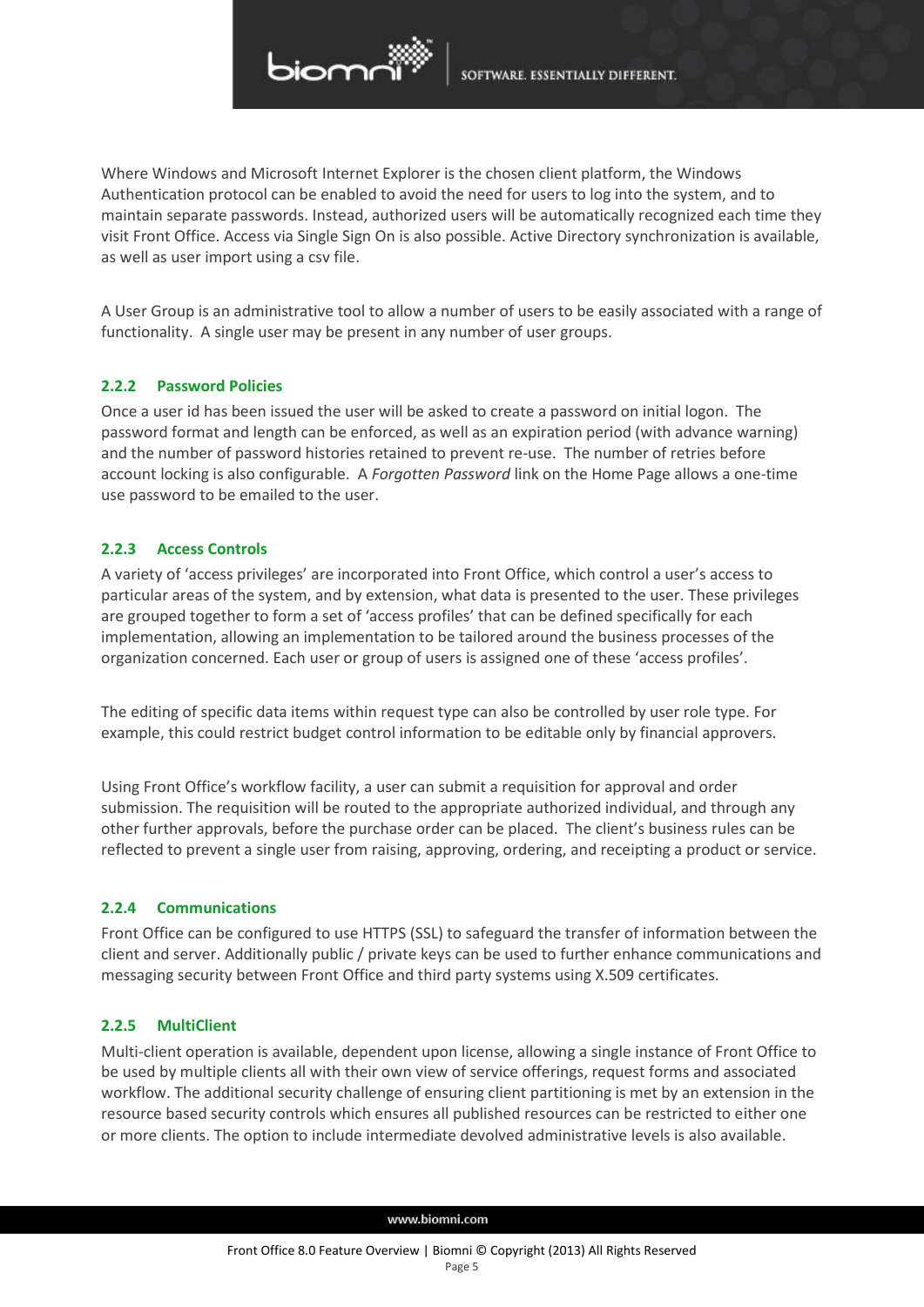

## <span id="page-5-0"></span>**2.3 CATALOGS, SUPPLIERS & BUNDLES**

The features within this section apply primarily to the item based request process (i.e. purchasing a product or requesting a service) and not the creation of non-item related business forms.

## <span id="page-5-1"></span>**2.3.1 Service Catalog**

A catalog can be presented to the end user either via the Service Catalog or by viewing the full catalog, split by supplier, bundles and business forms. The Service Catalog has three facets / 'category types' and can be configured with a combination of all three: App Store, ITIL v3 based presentation of goods and services, and externally sourced HTML panels.

A scrolling carousel can be utilized to display content attractively, with extensive opportunity for use of embedded images. Any number of business-appropriate offerings can be partitioned using the available category types, access to which can all be controlled by user group.

Apps within the App Store are displayed as visually appealing tiles, which, on selection, might be available for immediate download or back-office fulfillment. Service led categories allow the user to be offered goods and services in an easy to understand and visually appealing manner, using a combination of images, focused navigation links and service information. End points may be information-based, non-requestable services or requestable items i.e. bundles, parts or business forms. An externally sourced HTML panel allows real-time links to e.g. the user's open tickets, or allows context appropriate, pre-populated requests to be generated e.g. to restore a VM from a list of available backups. Where the user is only linked to one category, that category will be displayed fully expanded.

The Service Catalog forms the home page of Front Office. A link to the full catalog, controlled by an access right can also be displayed on this page.

## <span id="page-5-2"></span>**2.3.2 Suppliers**

Front Office supports three types of suppliers: those who are maintained locally by the customer, those who are registered within the Biomni Connecta™ hub and suppliers whose site is available for PunchOut. A number of attributes can be set at supplier level, including categorization levels, ability to create off catalog requests and commodity type assignment.

## <span id="page-5-3"></span>**2.3.3 Supplier Catalogs**

Background catalog maintenance is dependent on the type of supplier: if the supplier is locally maintained, the creation and updates to the catalog must be managed by the customer; if the supplier is registered within Supplier Gateway, all catalog details will be automatically updated, at a pre-agreed frequency; if the supplier is defined as PunchOut, no catalog will be held within Front Office: the customer will link out to the supplier site and pull items back into the Front Office cart.

Products can support both short and more detailed descriptions and also an image to provide information to the browsing user. All products are start and, optionally, end dated; they can be 'replaced' by another nominated product. Manufacturer information can be included as well as links to further information e.g. availability or the supplier website.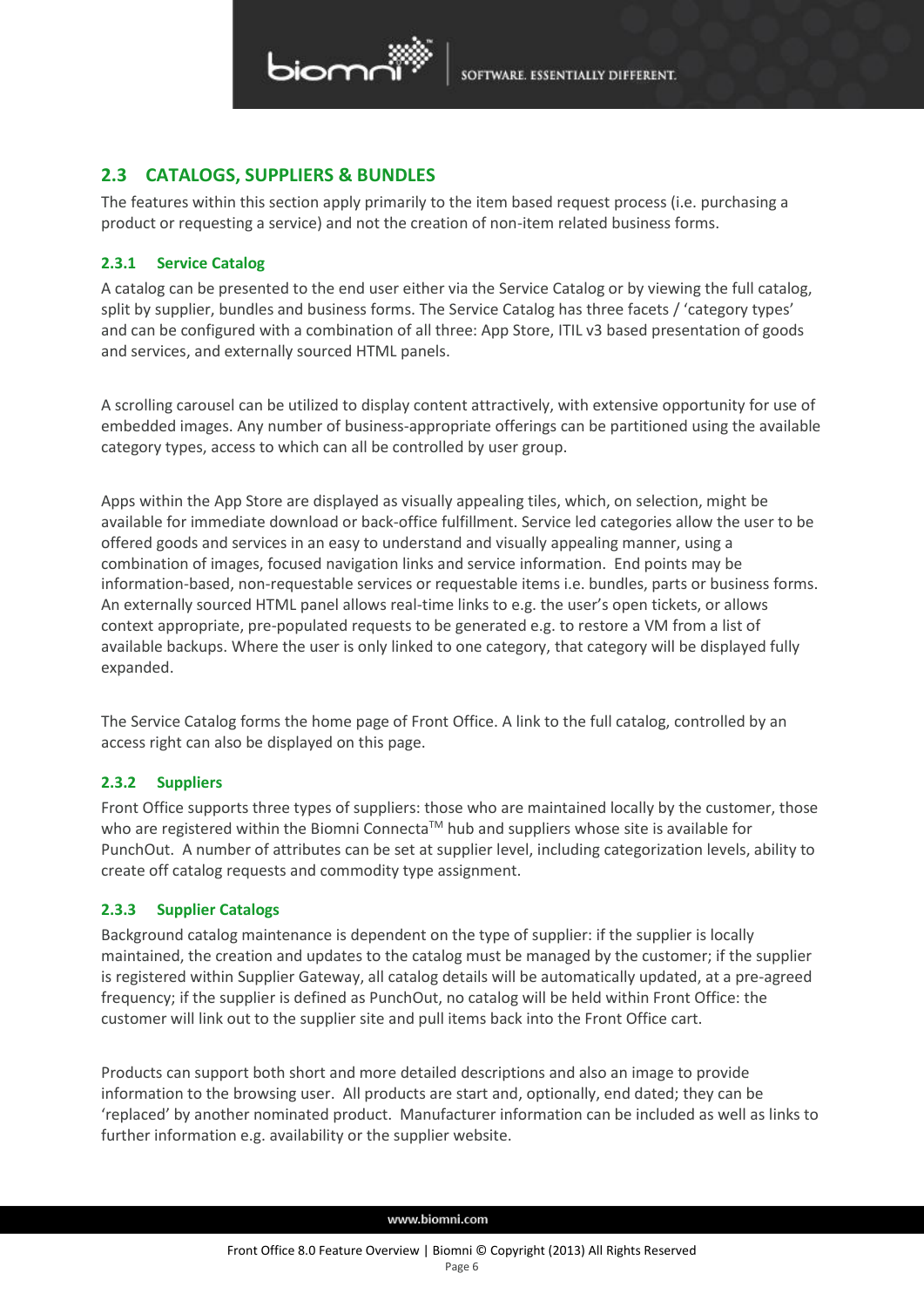

Skeleton PunchOut products (where only a description is set up) may be created within a PunchOut supplier. These products will be viewable only via the Service Catalog but can be searched upon.

It is possible to hide the price for a specified item e.g. where a service cost needs to be calculated. Wherever the item is displayed to the end user the price will be suppressed. The blank value may be replaced by a short client-defined message if required. Alternatively it is possible to hide all prices from a user by use of an access right. In this scenario, all price related columns and totals will be hidden from display. Volume price rules can be configured which will be applied across all items in the cart.

### <span id="page-6-0"></span>**2.3.4 Approved Lists**

It is possible to restrict access to catalogs/ catalog items by linking users (via user groups) to an Approved List. A user can belong to many Approved Lists. An Approved List contains a pre-defined list of catalog parts from which the user may select. Approved Lists restrict items available when catalog browsing and viewing bundles.

### <span id="page-6-1"></span>**2.3.5 Browsing**

The user is able to browse all aspects of the catalog from within one view (i.e. Full Catalog): bundles, supplier catalogs and business forms. If there are a large number of suppliers available, an A-Z filter may be enabled to make viewing by supplier faster and more manageable.

A user may build their own 'favorites' list that will facilitate quicker selection of popular items. This is the default selection on entering the full catalog screen.

A quick search facility allows searching across all elements of the catalog.

#### <span id="page-6-2"></span>**2.3.6 Bundles**

Bundles are a collection of products or services that are grouped together to form logical order units e.g. a Laptop bundle might contain a laptop, a carry case and an install service with optional items of a keyboard, monitor and extra memory also available. Hence the user is prompted to purchase a useful set of associated items. Bundles can be configured to contain optional items or a mandatory, noneditable set, as required. It is also possible to create a drop down box to provide choice where more than one model is available. Access to an individual bundle may be controlled by user group so that it is visible only to certain users.

The bundle identity is held throughout the request process so that once the user has selected any optional items within the bundle and added it to the cart, the components cannot be amended. Alternatively, a bundle may be configured as merely a suggested set of products, where items may be deleted or amended at any stage.

## <span id="page-6-3"></span>**2.3.7 Off Catalog**

It is possible to request a product that is not in the catalog, either from an existing supplier or where the supplier is unknown. This would normally be routed through an intermediate stager within approval, either to agree the request or to append extra details.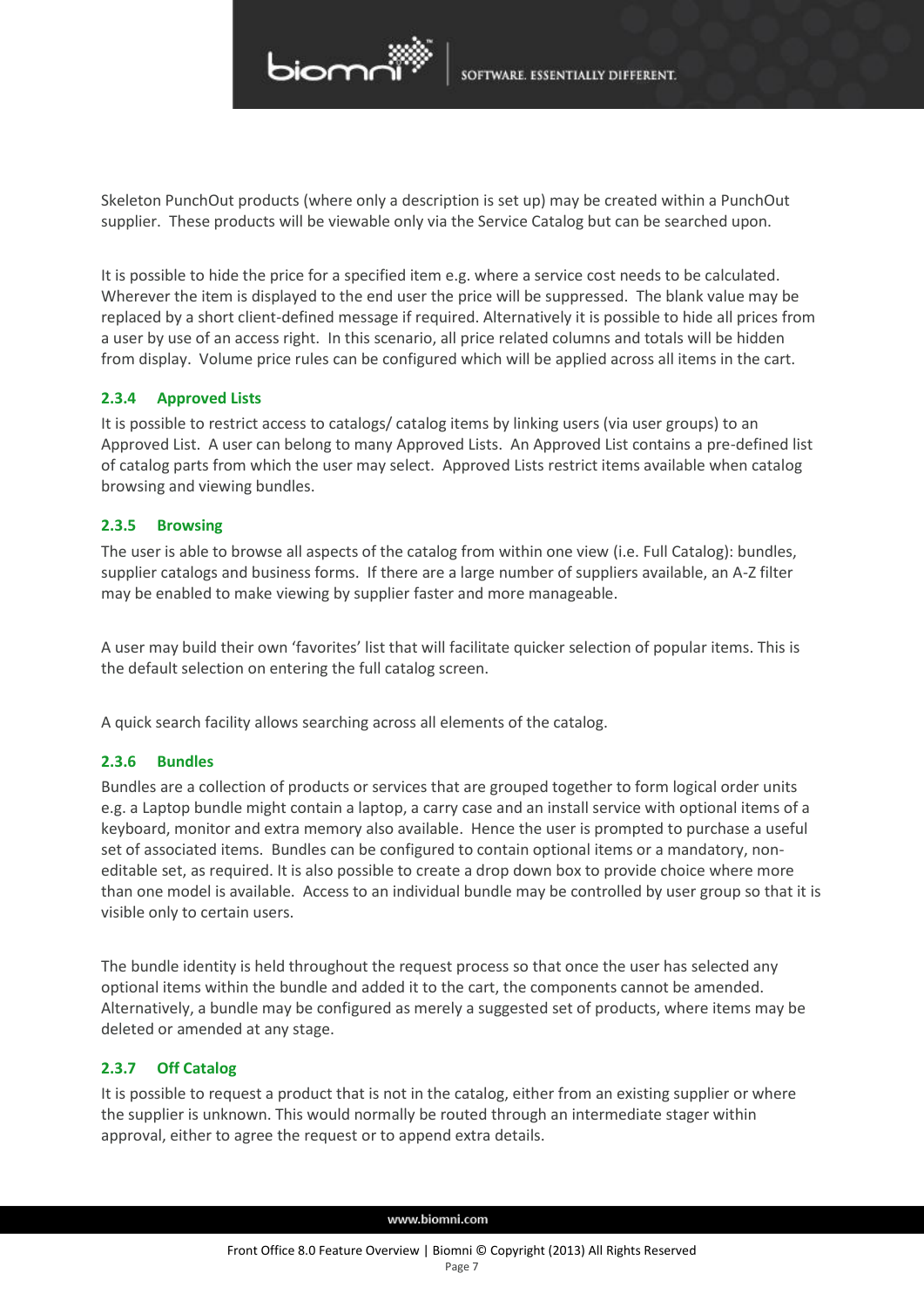

Whether the user browses the catalog, selects a bundle or searches for items, they can select the relevant item or bundle to be added to their cart. A number of actions are possible from within the cart including deleting items, adding products and amending quantities. Once the cart contents are correct the request can be generated.

## <span id="page-7-0"></span>**2.4 REQUESTS**

Requests are highly configurable forms for placing both purchase requests and business transactions. All the features below affect how the end user will see and be able to use the request form. Individual requests may be restricted to specified users if required.

There are two types of requests: item requests and business forms. Only the default item request (*Miscellaneous Request*) is shipped with Front Office. Item requests are used when buying products or services and a PO can be sent to the supplier or for onward fulfillment. Typically related items are presented in a bundle, sourced from the Service Catalog, and bundles may have their own request form; loose items will use the Miscellaneous Request Type. Item requests are partitioned into a maximum of three sections: header (i.e. overall request level), item and supplier level. Business forms are created by an organization to reflect their request management requirements and are comprised of a single level.

## <span id="page-7-1"></span>**2.4.1 Form Configuration**

The form may be created by using the 'drag and drop' design features. Each property, i.e. table, heading or field, can be formatted extensively.

## *Field & Field Types*

Some core request fields are available out of the box but any number of customer specified fields can also be created. Customer specified fields can be defined as a number of different types: *text box, number, date, time, radio button, drop-down list, externally sourced list (single or multi select), file, hyperlink, asset, email* and *checkbox; asset* and *externally sourced lists* or *tree views* are complex fields delivering extensive integration possibilities. It is also possible to link to *User, Cost Center, Division* or *Address* lists. Field defaults can be specified at global level, or at user level using one of the many integration hooks, available at many points within the request creation process.

## *Rules*

The rules' engine allows the value of a radio button, listbox or checkbox field type to conditionally affect the inclusion / exclusion of nominated related fields: a selection within a drop-down list may have another set of fields associated with it, which is hidden until the answer is selected e.g. the initial question might ask the user to specify the type of travel, which would be a drop-down list of: *Air, Rail* or *Coach*. If *Air* is selected, the fields *Flying From, Flying To, Departure Date, Departure Time, Return Date*  and *Return Time* might be displayed. A different set of relevant fields would be available if *Rail* was selected.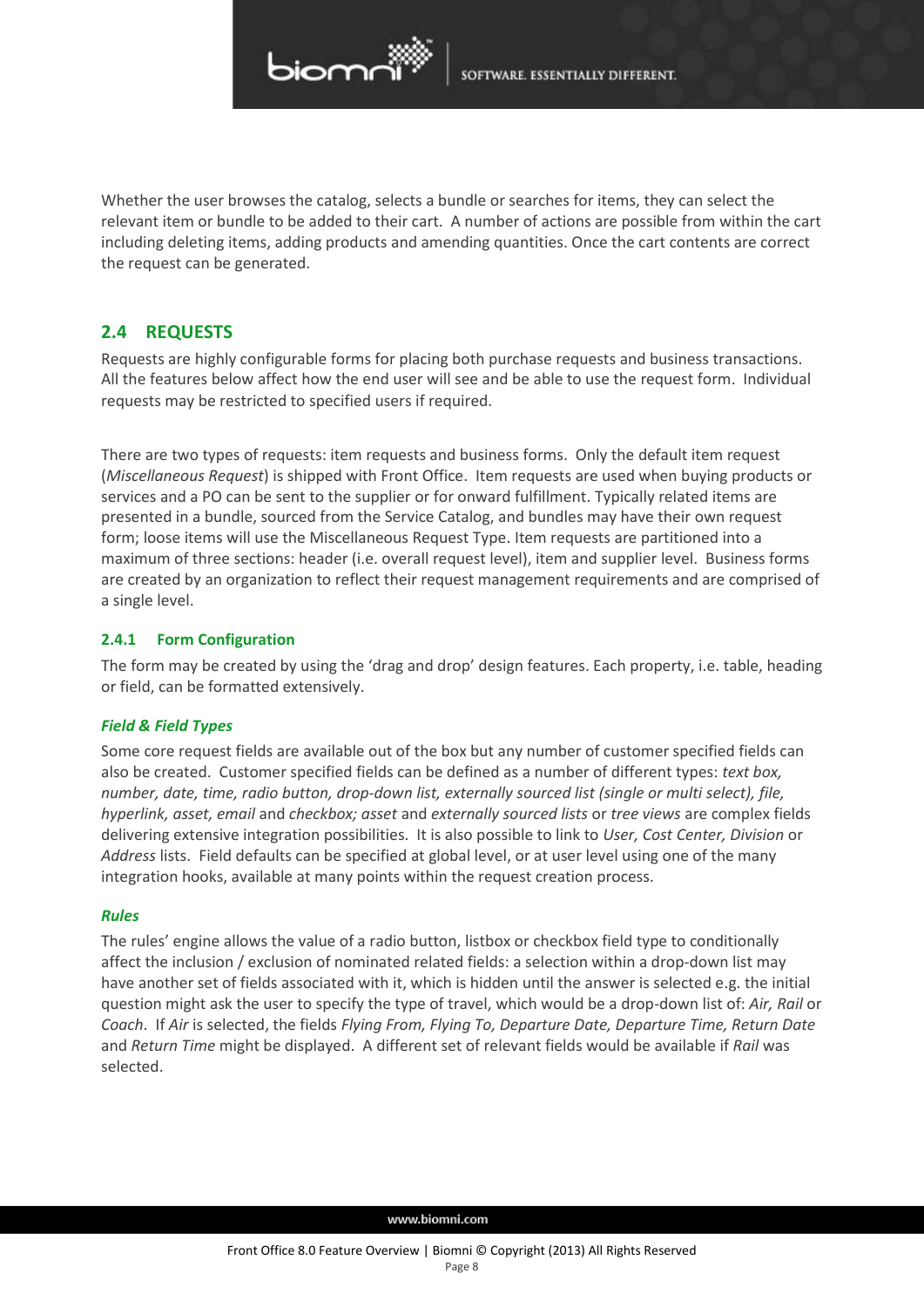

### *Field display & roles*

By default fields are editable but may be set as mandatory, read-only or hidden dependent on the role of the editing user. When editing a request the user is defined as either being the requestor or any one of the defined approval roles. Once submitted for approval, only one user/role can 'own' the request at a single point in time.

### *Linking out to an Assets Database*

It is possible to search and retrieve assets (and related attributes) from an external assets system as part of the request creation process. The selected assets will be saved as part of the request and can be included in the request transmission to Connecta.

The external system can be configured on-line and communication is via a pre-built adapter. This facility allows for digital certificates so that encryption and authentication may be used. A number of filtering options are configurable, as well as a fast select feature and a maximum allowed number of assets selected specified. A hyperlink to the external system may also be included.

### *Request Update Hooks*

This feature allows data from an external source to be incorporated into the request or validated at selected points throughout the request process, either by updating / resetting field information or by adding items: on initial creation of the request, on update of a specific field value, after the Details, Item or Supplier pages, or prior to submission to approval. This activity should be not obvious to the requestor: on clicking the navigation buttons through the request, data will be retrieved in the background, validated and loaded to the request. Additionally a call can be triggered by a user activated *Update* button from within a request page.

## <span id="page-8-0"></span>**2.4.2 Submitting a Request**

Once a draft request has been created, the requestor can submit the request for approval immediately or save the request for later submission.

If approval is required for the request type, on submitting the request all of the approval parameters and rules are considered and a list of relevant approvers presented to the requestor. The list may be read only or partially selectable from a drop-down list. The list is determined by role and represents the order in which the approvers will be contacted, although steps can also be parallel. Once the requestor confirms the selection, the approval process is started and the first email is issued. At this point the list of approvers is set and only in unusual circumstances will the routing change e.g. recalculation of the request approval route due to amended cart contents or manual re-routing required due to unexpected absence).

<span id="page-8-1"></span>The approval stage for a request type can be conditionally bypassed, if required.

## **2.5 APPROVAL**

The Front Office workflow engine, referred to as the Approval module, has an extensive range of rule based options which can be used in differing ways by request type. This ensures an organization can control requests for purchase or for activating business processes, tailored in a manner that supports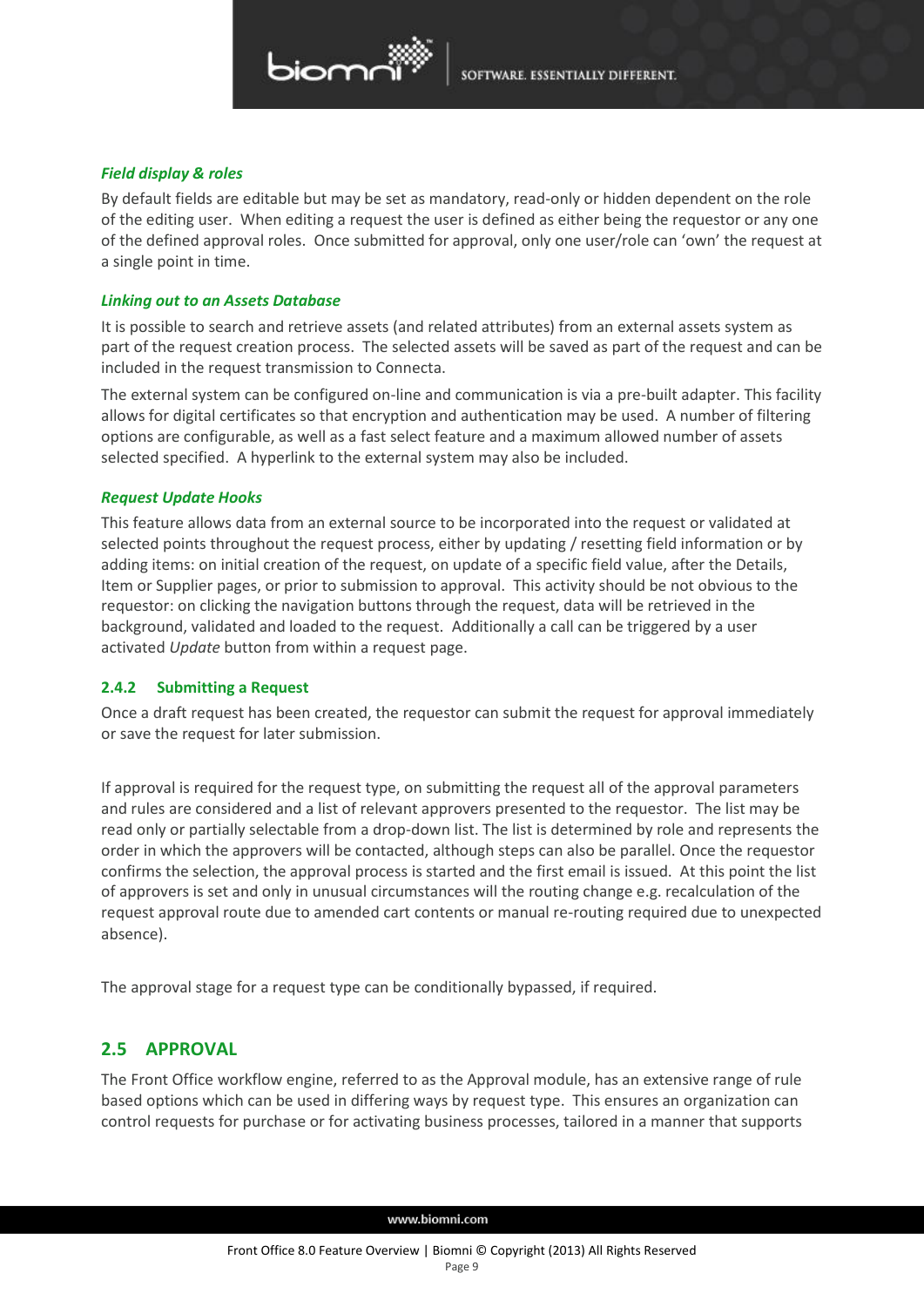

their policies. Email notification is widely used both to update on progress and inform users of actions required by them, which helps to ensure a rapid turnaround of tasks.

#### <span id="page-9-0"></span>**2.5.1 Approval Features**

All the features below may be used both for item requests and business forms.

### *Role Types*

All approval is based on the concept of each user (or assigned group) performing a 'role'. The three available role types are staging, approval and notification. A staging role is assigned if additional or specialist information is required to be added to the request or the requested information needs to be ratified; an approval role is one who explicitly approves or declines the request; a notification role is a reporting-only function.

Roles, with the appropriate role type, must be defined to identify each user's responsibility within the approval process. The name can be used to also describe the capacity in which they are acting, as this information is presented on the email that they will receive. There may be many individual roles involved in the approval of a single request.

### *Approval Matrix*

The core functionality within approval is the Approval Matrix, which allows conditional rules to be created for a request type.

Diverse rules can be created at the following levels: Commodity Type, Division, Cost Center, Value and Request Field value. Request Field Level Approval supports the use of text, number and drop-down list request fields to drive the approval process. Specific operators are available, depending on the field type. Users can be named or, more flexibility, assigned a level, which is frequently linked to value bands e.g. a level D user, may approve a request to the value of £2000. User groups, line managers or 'Position Codes' using the organization hierarchy may also be specified, as well as a request field, where the approver to be assigned can be entered either manually or via system integration during request creation.

#### *Parallel Approval*

Parallel approval allows more than one approval stage to run in parallel. This is useful when different areas of the organization are responsible for different aspects of the request. Using parallel approval ensures approval is not delayed unnecessarily.

## *Approval Recalculation*

A role within the approval route may be set to be a recalculation role. This allows the approval route to be reassessed mid-approval, to ensure that any request editing has not materially altered the approval route.

#### *Product Changes during Approval*

An approval stage can be flagged to check the catalog for latest product availability and pricing, which ensures an approved request only reflects current information.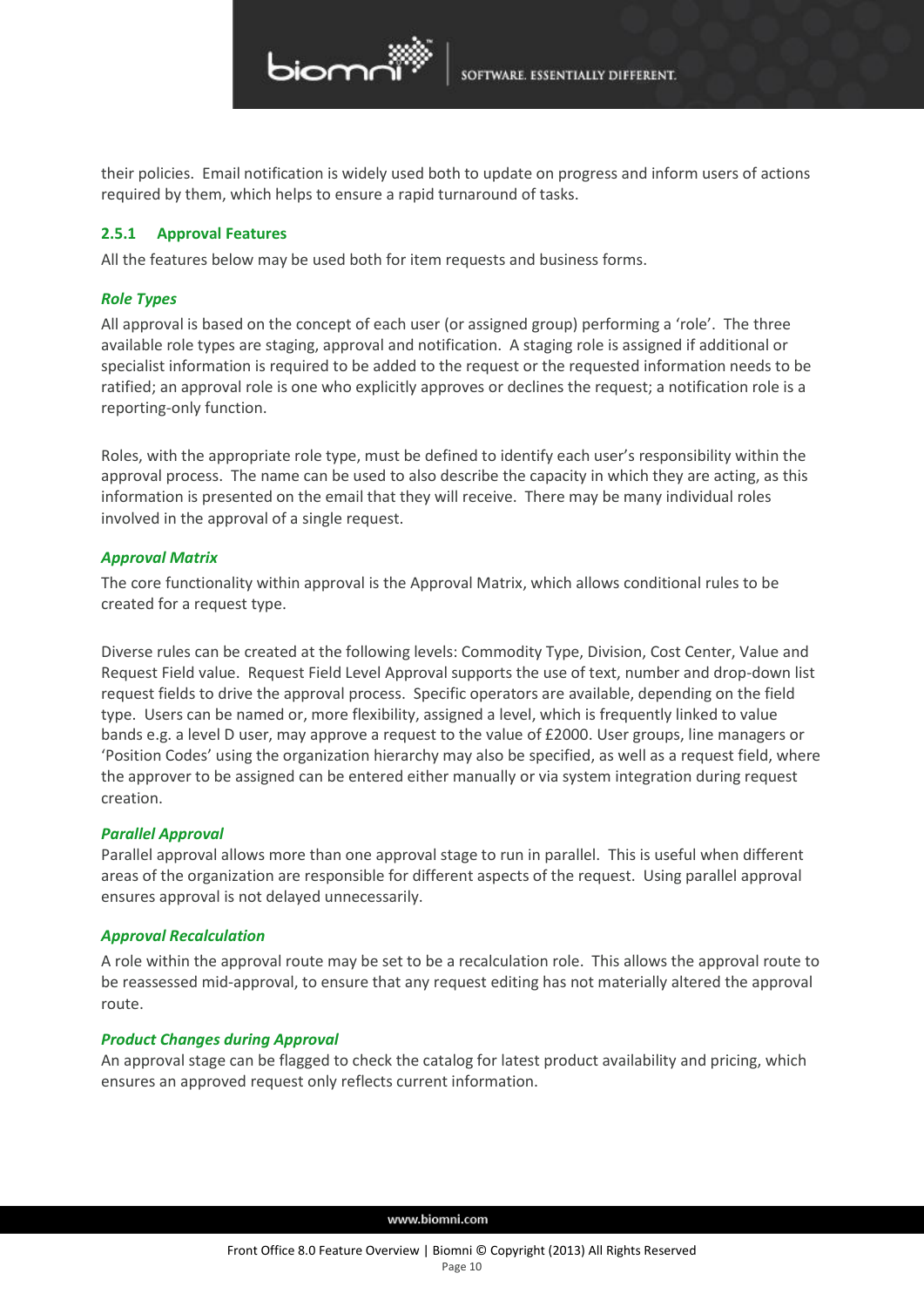

### *Approval Hooks*

An external system can be designated as an approval stage. The external system can update the request, as well as performing any of the approval roles.

## *Reminder and Reporting Escalation*

A reminder period can be set for a matrix row, where the approver will receive a reminder email if they have not approved the request within the designated period. An escalation group can also be nominated, to which outstanding requests will be also be reported for follow up.

### *Auto Self Approval*

If the requestor appears as the first approver, it is possible for the stage to be automatically approved and the approval route progressed to the next stage.

## <span id="page-10-0"></span>**2.5.2 Approving a Request**

Once the approval process is underway, notification email(s) are sent to each approval stage as appropriate, either as a prompt to inform a user that action is required by them or merely as a notification where no action is required. Core request information is available within the shipped email but all approval emails can be configured using XSLT (Extensible Stylesheet Language Transformation) so that the email text is relevant to the organization's requests and processes. When either a stager or approver is required to complete an action, a security-encoded URL can fast track them directly to the request requiring their attention. Optionally the link can be routed via the login page for additional security.

The approval process is progressed by each stage being approved. Declining or placing a request on hold will halt progression and a reason must be entered; this will be reported back to the requestor. In the case of a declined request, the requestor may choose to edit the request as appropriate and resubmit, or to archive the request.

Once approval is complete the request might be auto completed or submitted for fulfillment e.g. to the supplier or to an external workflow system.

## *Substitute Approvers*

When an approver is planning to be out of the office they can select an alternative user to stand as their substitute, for both approval and task assignment. This ensures that the workflow process continues to move swiftly.

## *Workflow Audit*

The actions carried out by a user within the approval process are written to the Audit Trail, an approvalspecific extract of which is available as a view within the summary of the request itself. This includes date, time and recipient of any emails sent; approval over-ride and proxy approval when out of office.

## *Re-routing Requests & Supervisor over-ride*

The 'super user' (aka Supervisor) has the ability to either re-route 'stuck' requests to an alternative user / user group or authorize the request themselves. Any such actions are written to the Audit Trail.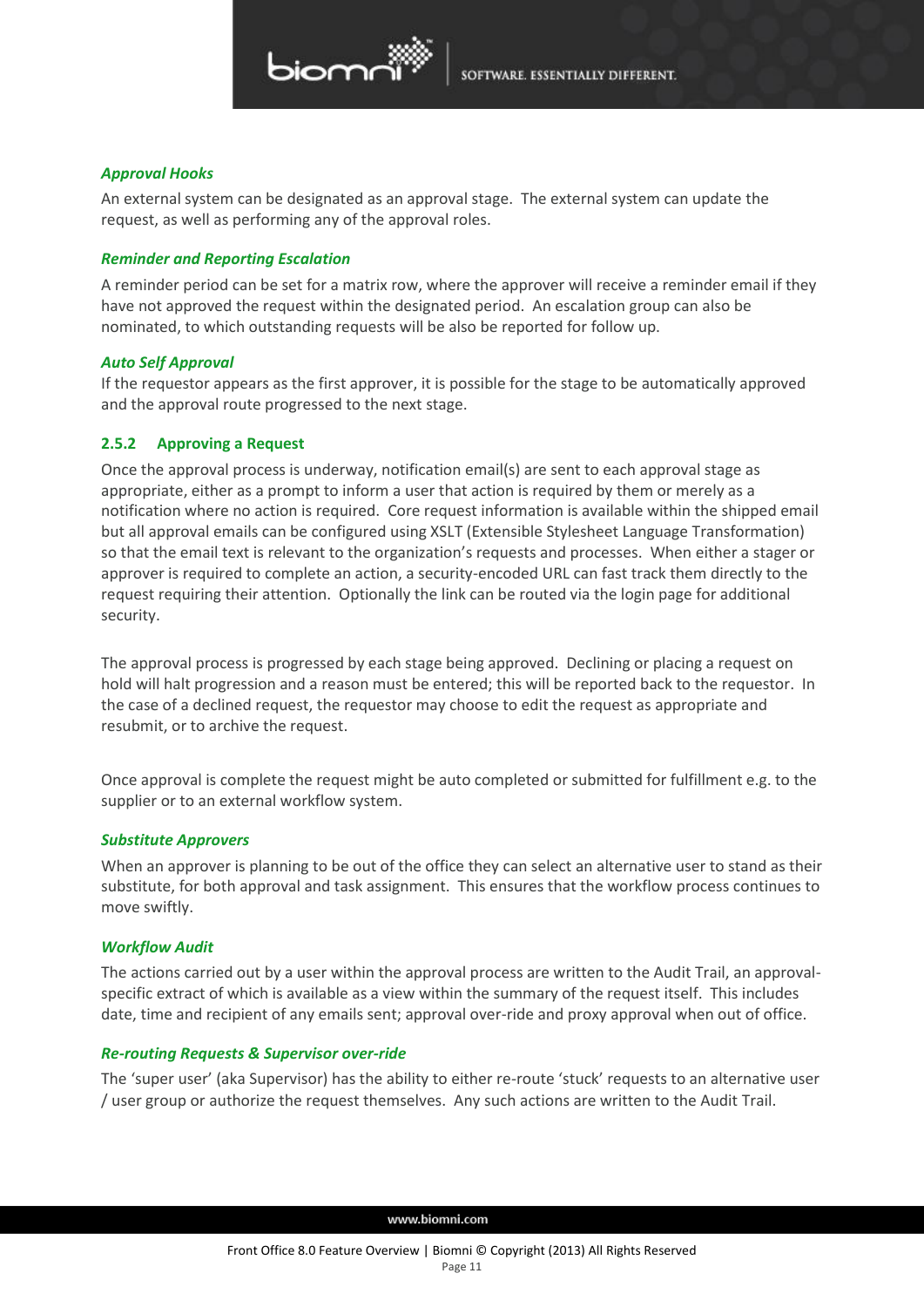

## <span id="page-11-0"></span>**2.6 INTERNAL REQUEST FULFILLMENT**

Once approved (or past the approval stage if approval is skipped) requests can be fulfilled from within Front Office by defining a workflow, with many different types of activities possible.

Activities can run in sequence, parallel or as part of a decision branch and a range of activities are available to give extensive flexibility: Inbox (manual task with email notification and displayed as an outstanding task list in the application), Email (notification), Adapter (external integration), Windows® PowerShell script, Delay (pause), If, While and Do While activities, as well as Open /Close SLA. Email templates can be configured via the Admin menu. Progress of running processes can be viewed via the Request Summary and a number of access rights control both the content displayed and access to that content.

Other options for fulfillment are via Connecta<sup>TM</sup> or a configured workflow solution with an external system.

## <span id="page-11-1"></span>**2.7 SERVICE LEVEL AGREEMENT**

A Service Level Agreement (SLA) allows the measurement of specified time based metrics in the lifetime of a request, typically run as part of the Fulfillment Workflow. Elapsed time is measured between defined request activities and nominated users are notified at pre-configured time periods within the request workflow, either as a warning(s) ahead or after expected completion, or as a notification of failure.

An SLA can be run as part of the Request Fulfillment Workflow or via the Front Office (Directa) API. Email templates can be configured via the Admin menu.

## <span id="page-11-2"></span>**2.8 RECEIPTING**

An optional step allows a user to manually receipt items from within a request, or nominated suppliers, commodity types or a specified value can be configured so that the request is auto-receipted post Approval. Return Notes can be created and asset information captured at point of receipt. Receipts and Return Notes may be exported to an external system.

## <span id="page-11-3"></span>**2.9 INTEGRATION**

A number of integration points and integration options are available in Front Office.

A built-in module allows the integration of reference data information used by or created within the Front Office system, with the customers back office systems e.g. Financial or ERP systems. These master data transactions (in CSV and Unicode text formats) are supported, either via manual import or automated file pickup, including:

- Divisions & Cost Centers
- Addresses
- Users & User Groups
- Approval rules & Position Codes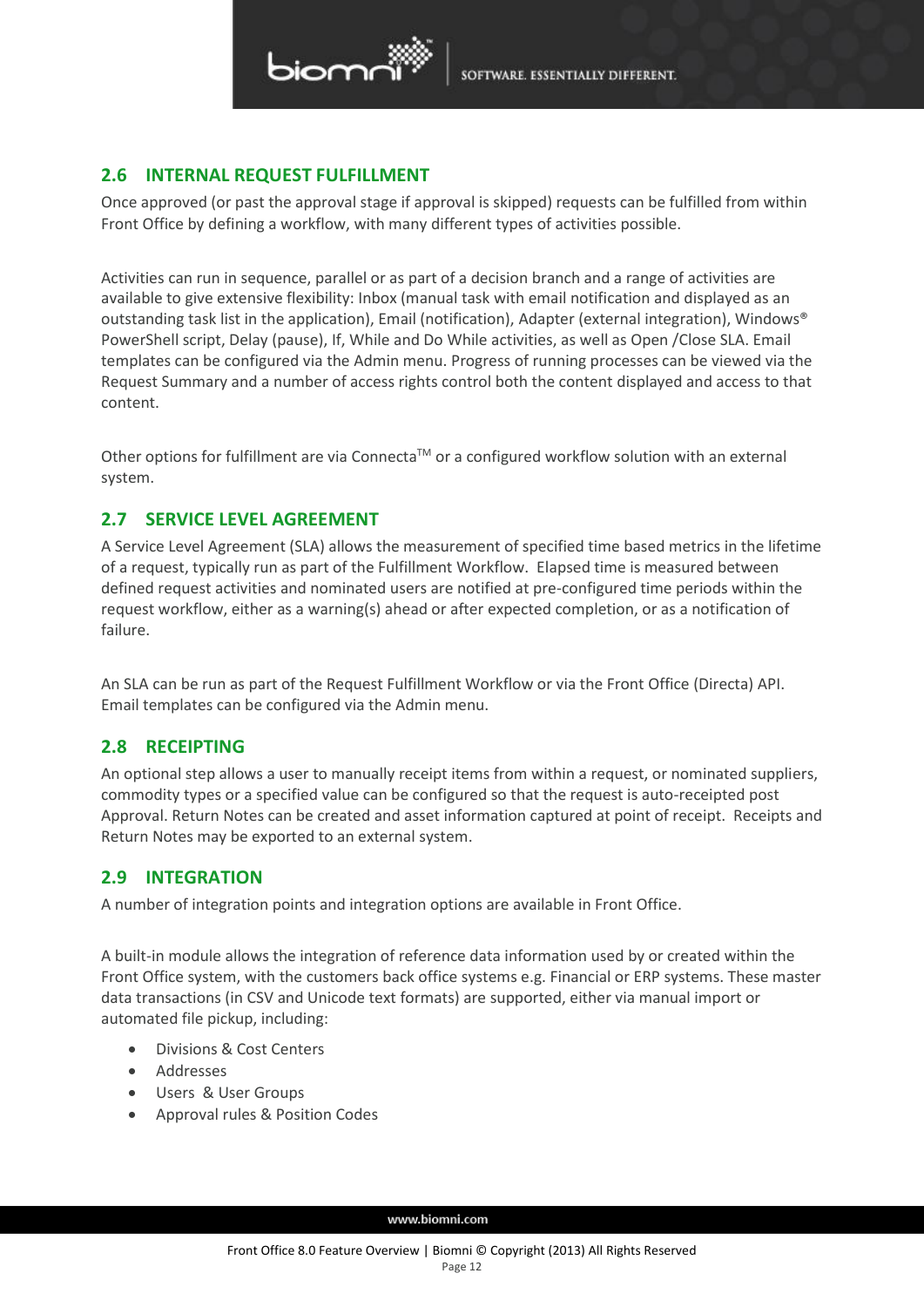

Each file type can also be exported for editing off-line or for populating a test system.

Import and export of configuration data is possible, which would typically be used for to transfer data between Front Office systems. The following data types can be imported:

- Service Catalog (XML)
- Services (XML)
- Catalogs (CSV & Unicode text )
- Request Types (excluding Approval related data) (XML)
- Bundles (XML)

In addition to integration with the Biomni products Connecta™ and Supplier Gateway™, many other points of system integration, using a series of pre-built adapters, are available. Developer documentation for the SDK is also available.

## <span id="page-12-0"></span>**2.10 REPORTING**

Microsoft® Reporting Services delivered reports, via an embedded report viewer page can be configured (dependent on license). This powerful report generation tool supports wide ranging report requirements, rendered in a number of output formats. Some sample reports are available and the solution seamlessly supports the addition of client specific reports. Access can be controlled via user groups. Initially three reports are available although additional reports will be subsequently deployed. Customers can also create their own reports.

## <span id="page-12-1"></span>**2.11 INTERNATIONALIZATION**

Front Office has a number of features that assist working within an international arena.

## <span id="page-12-2"></span>**2.11.1 Currency and Exchange Rates**

The Biomni solution allows suppliers to publish a single currency catalog and Front Office will present the catalog, and hence request data, in a currency with which the user is familiar. This view is purely for display purposes as the original catalog currency will be sent to the supplier on the purchase order.

A full list of currencies is available and the organization may decide which currencies the user is able to select from. An exchange rate must be maintained for any currency to be used.

## <span id="page-12-3"></span>**2.11.2 Language**

Front Office is available in English (US & UK), French, German, Spanish, Portuguese (Portugal and Brazil), Italian, Danish, Finnish, Swedish, Norwegian, Dutch, Hungarian, Chinese (Simplified), Malay, Russian and Japanese.

Customers can also maintain local translations of the data that they have created e.g. service descriptions, request fields, form names, bundle names etc. and control which languages to make available within the organization.

#### <span id="page-12-4"></span>**2.11.3 Time Zones**

Front Office supports accurate date/time capture when working across multiple time zones. This can be used when the database server is in a different location to the user base or when users are spread across a number of locations. Users may select a specific time zone to reflect their location when travelling.